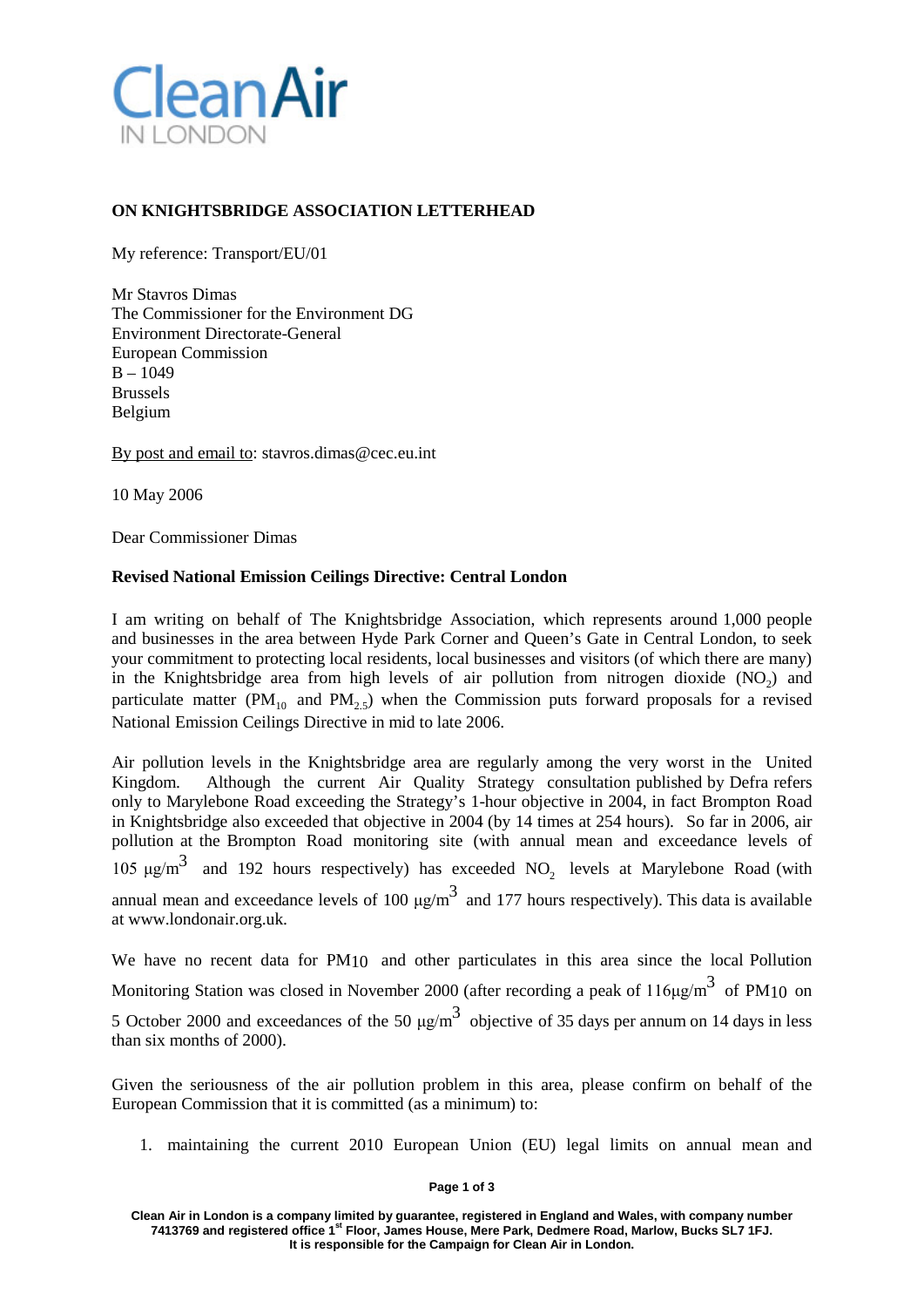

exceedance levels of nitrogen dioxide  $(NO<sub>2</sub>)$  and particulate matter (whether currently through PM<sub>10</sub> measures or in future through new PM<sub>2.5</sub> measures) and ensuring their full enforcement in areas where there are significant residential, business and/or visitor populations potentially exposed to the emissions for extended periods;

- 2. requiring any derogations from EU legal limits for air quality to be approved by the European Commission at its sole discretion; and
- 3. rejecting any requests for derogations from current or future EU legal limits on  $NO<sub>2</sub>$ ,  $PM_{10}$  or  $PM_{25}$  in areas where there are significant residential, business and/or visitor populations potentially exposed to the emissions for extended periods.

Separately, it would be positive if the Environment Directorate-General would issue guidance to Member States to the effect that efforts by them and/or local authorities to reduce air pollution by means that, in themselves, or, in total, cannot achieve the EU legal limits for air pollution will never be considered as having made "all reasonable efforts" to achieve those limits e.g. the London Low Emission Zone may only reduce air pollution by say "15%" when exceedance levels are multiples currently of the EU legal limits for air pollution.

EU legal requirements that bind all Member States on air quality limits (when backed up by tough enforcement action) may represent the best chance for residents, businesses and visitors in the Knightsbridge area to achieve reductions in the current, unacceptable, levels of air pollution.

I attach some selected recent relevant comments in an Appendix for your information.

I have copied the Secretary of State for the Environment, Food and Rural Affairs, the Secretary of State for Transport, the Mayor of London and local Authority Leaders Sir Simon Milton and Councillor Merrick Cockell for their information. I have copied other interested parties.

I look forward to hearing from you.

Yours sincerely,

Simon Birkett Chairman Transport and Environment Committee

Cc: Mogens Peter Carl, Director General David Grant Lawrence, Env. 2 Legislation and other Inter-Institutional activities Pia Bucella, Director, Directorate A: Communication, Legal Affairs & Civil Protection Jos Delbeke, Director, Directorate C: Climate Change and Air Rt. Hon. Douglas Alexander MP, Secretary of State, Department for Transport

Rt. Hon. David Miliband MP, Secretary of State, Department for Environment, Food and Rural Affairs

Mr Ken Livingstone, The Mayor of London

Councillor Sir Simon Milton, The Leader of the Council, City of Westminster

Councillor Merrick Cockell, Leader of the Council, The Royal Borough of Kensington and Chelsea

Mrs Gwyneth Dunwoody MP, Chairman of The Transport Committee

**Page 2 of 3**

**Clean Air in London is a company limited by guarantee, registered in England and Wales, with company number 7413769 and registered office 1st Floor, James House, Mere Park, Dedmere Road, Marlow, Bucks SL7 1FJ. It is responsible for the Campaign for Clean Air in London.**